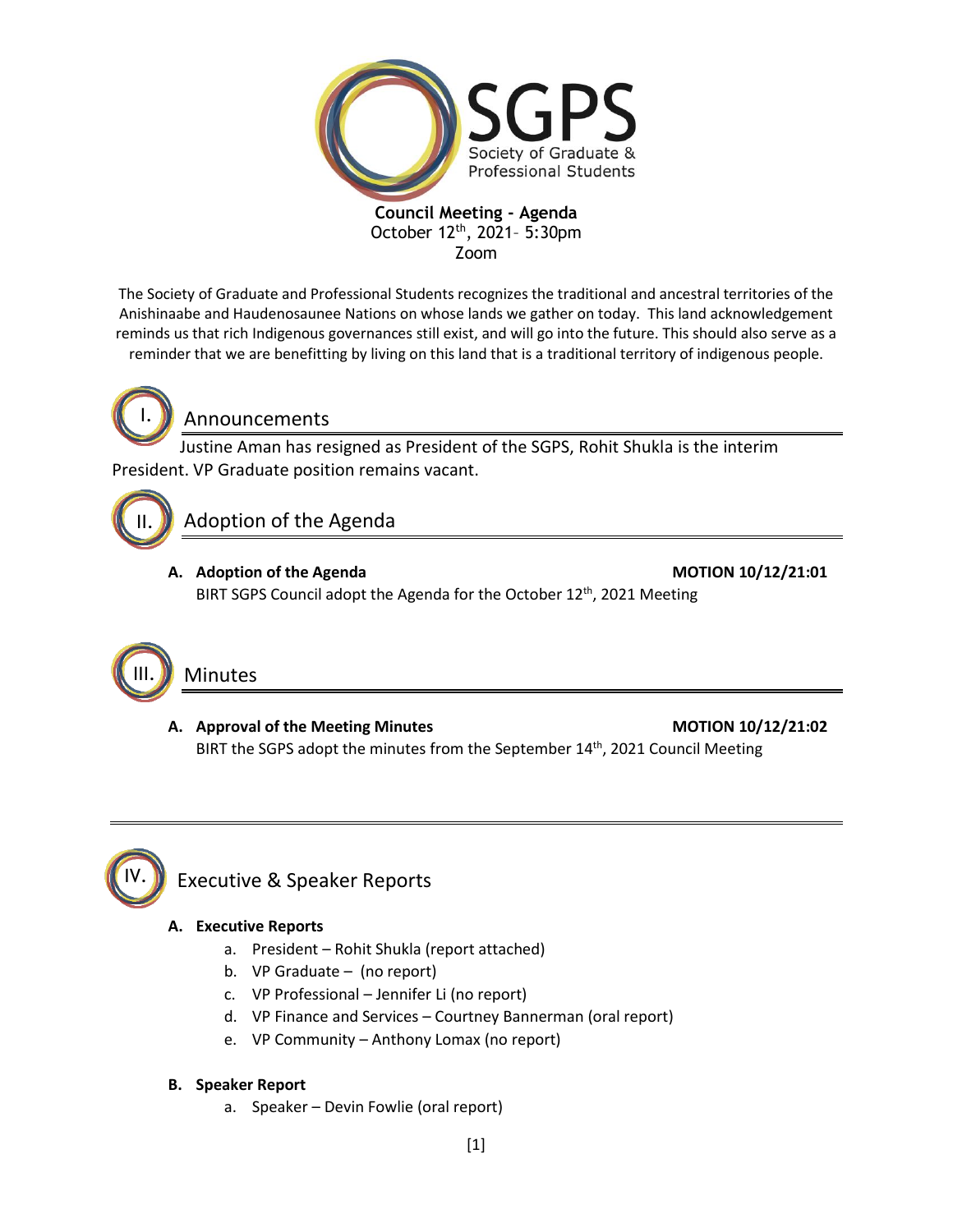

**Council Meeting - Agenda** October 12<sup>th</sup>, 2021- 5:30pm Zoom

**C. Approval MOTION 10/12/21:04**

BIRT SGPS Council approve the Executive and Speaker Reports.



# Senator, Trustee, Commissioner, Committee & Other Reports

- **A. Senator Report** Graduate Student Senator Emils Matiss (no report)
- **B. Trustee Report** Graduate Student Trustee (no report)
- **C. Commissioner Reports**
	- a. Athletics & Wellness Commissioner Kassandra Coyle (report attached)
	- b. Equity & Diversity Commissioner Monica Garvie (report attached)
	- c. Indigenous Graduate Liason Brittany McBeath (report attached)
	- d. Social Commissioner Emilia Ganslandt (report attached)
	- e. International Students' Affairs Commissioner Sabrina Masud (report attached)
- **D. Committee Reports**
- **E. Department Reports**
- **F. Other Reports**
	- a. University Rector (no report)
- 

G. **Approval MOTION 10/12/21:05**

**BIRT SGPS Council approve the Senator, Trustee, Commissioner, Committee & Other Reports.**



VII.

# Question Period and Departmental Issues

# Business Arising from the Minutes

VII.

Main Motions & Discussion